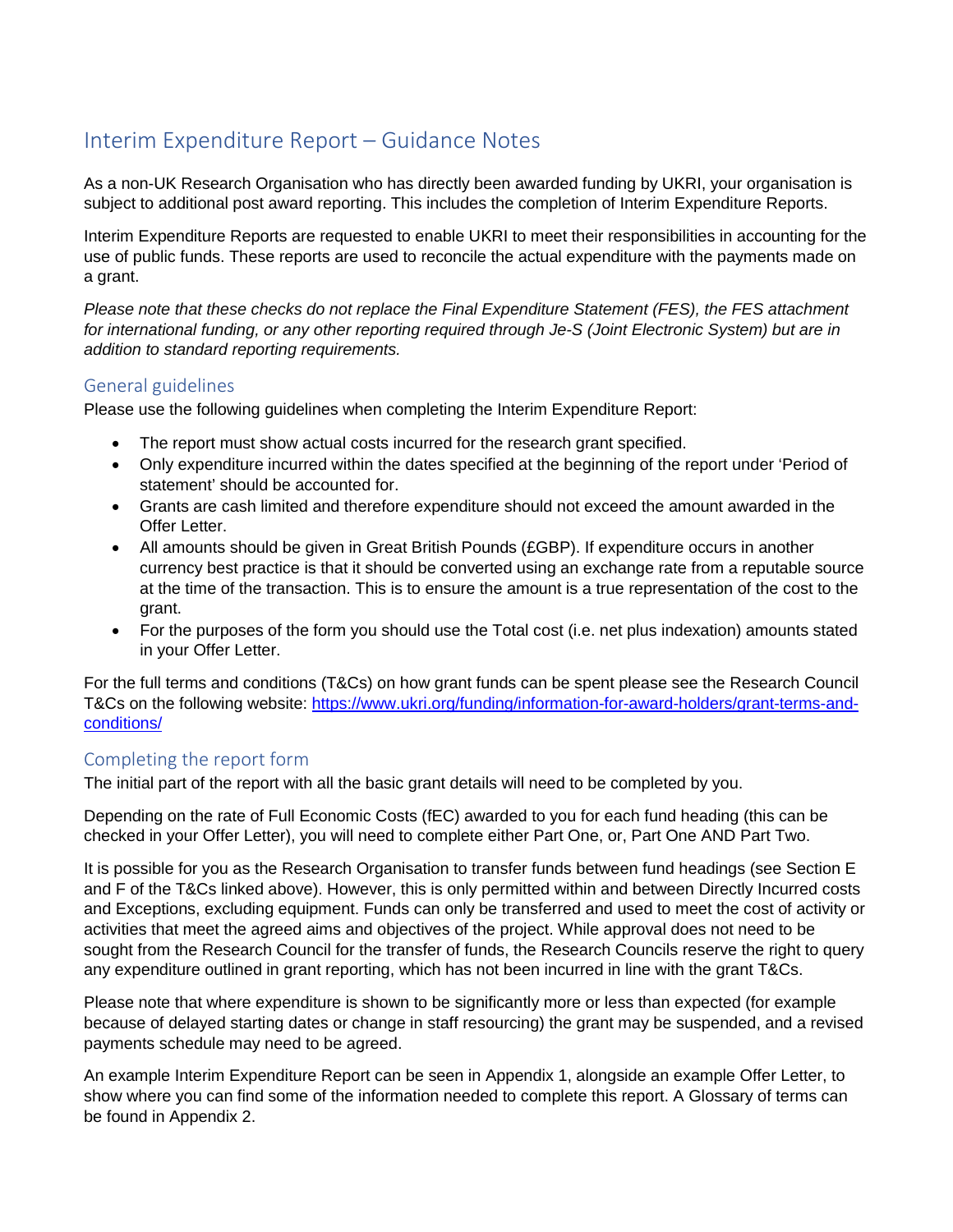# Basic grant details

On the first page you are asked to fill in some basic details about the grant awarded.

The 'Grant reference' (format AA/A000000/1); 'Organisation'; 'Principal Investigator' (otherwise known as 'Grant Holder'); 'Grant Start Date'; and 'Grant End Date' can all be found on your Offer Letter.

The 'Organisation Reference' is the unique reference code or number used to refer to the award within your organisation.

The 'Period of Statement' dates can be found in the email request for the Interim Expenditure Report.

# Part One

For all funding headings which have a fEC rate of 100% please add this information to Part One. All funding which is given at a fEC rate of 100% is labelled an 'Exceptions' cost, but you will need to break down spend by the following fund headings: Equipment, Other Costs, Staff, and Travel and Subsistence.

Please note that in most cases all funding going to non-UK organisations will be an Exceptions cost paid at 100% fEC.

#### **Full Economic Cost (£):**

This column will be the same as the 'Authorised FEC  $(E)$  – Total' figures in your Offer Letter for Exceptions fund headings.

#### **Research Council Contribution (£):**

This column will prepopulate.

#### **Paid to Date (£):**

This column will be completed with the amount of funding you have received for the dates of the 'Period of Statement' from the Research Councils for each fund heading. The amount paid to your organisation for each grant by financial quarter can be found on Je-S within 'Documents' > 'Functions' > 'Customer Accounts'[1.](#page-1-0) The amounts are not provided by fund heading so this will need to be manually calculated.

For example, if the amount of income received for the dates requested is £100,000, and your overall grant amount is £400,000, then you have received 25% of your grant funding. Given this, if the total amount to spend on Staff was £200,000, the amount you been 'paid to date' for this fund heading would be 25% of that, or £50,000.

#### **Full Economic Cost Expenditure (£):**

This column will contain how much you have spent on each fund heading for the dates of the 'Period of Statement'. Expenditure shown under the Exceptions headings must show the actual expenditure incurred by the project.

#### **Research Council Expenditure (£):**

This column will prepopulate.

#### **Balance (£):**

This column will prepopulate.

#### **% FEC:**

You do not need to change the figures in the % FEC column as these should all stay as 100%.

<span id="page-1-0"></span> <sup>1</sup> Please note if you are unable to see these headings on Je-S it may be that you do not have the authority to view them and you should contact the Je-S administrator for your Organisation.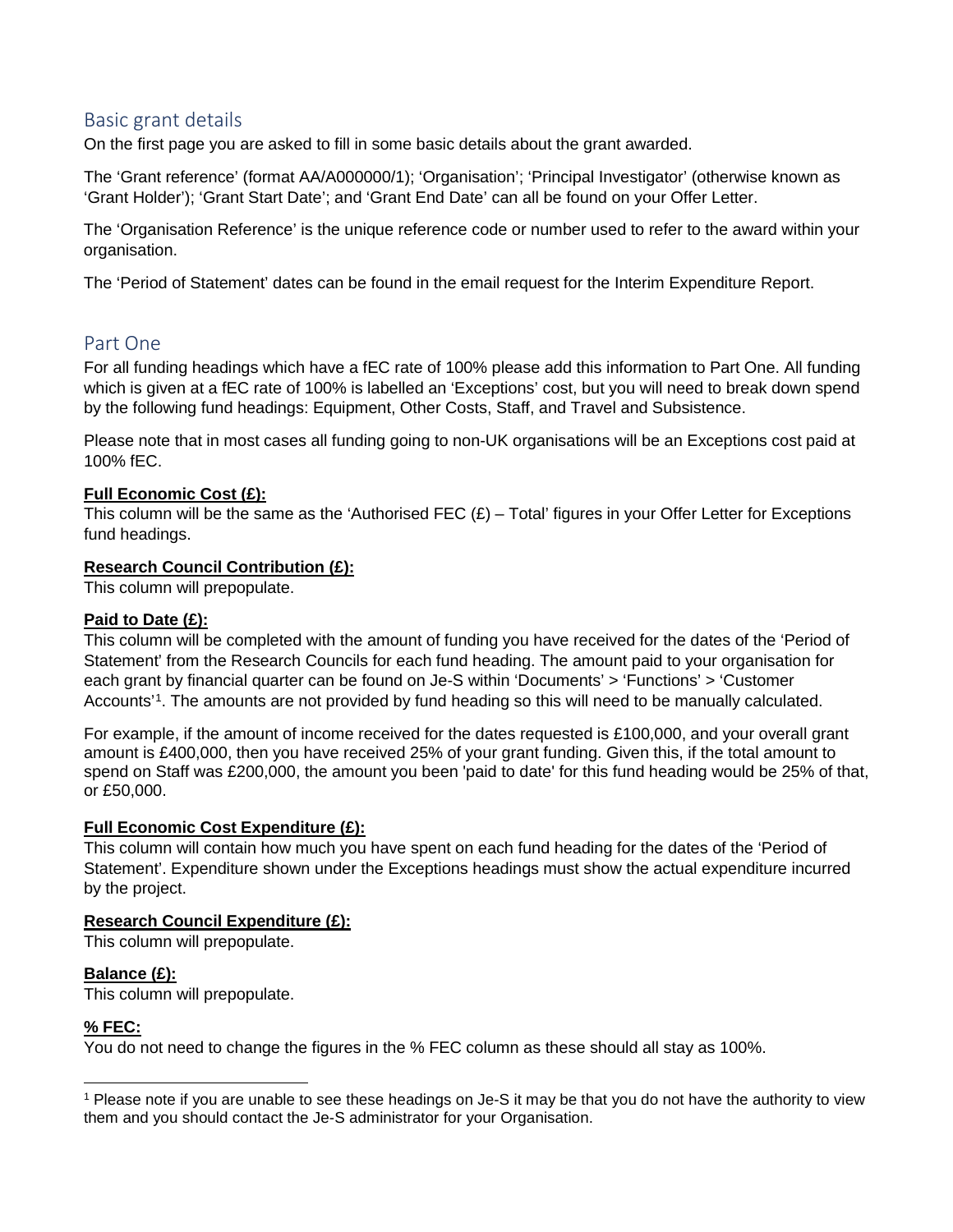# Part Two

All funding which has a rate other than 100% (e.g. is not an Exceptions cost) should be added to Part Two of the report.

For Part Two there are three different summary fund headings of Directly Incurred (DI), Directly Allocated (DA) and Indirect Costs. Each of these summary fund headings then has separate fund headings within it. Looking at your Offer Letter you should be able to see what fund headings you were originally awarded funds to.

#### **Full Economic Cost (£):**

This column will be the same as the 'Authorised FEC  $(E)$  – Total' figures in your Offer Letter for all fund headings not at 100% FEC.

#### **Research Council Contribution (£):**

This column will prepopulate.

#### **Paid to Date (£):**

This column will be completed with the amount of funding you have received for the dates of the 'Period of Statement' from the Research Councils for each fund heading listed in Part Two. The amount paid to your organisation for each grant by financial quarter can be found on Je-S within 'Documents' > 'Functions' > 'Customer Accounts'[2.](#page-2-0) The amounts are not provided by fund heading so this will need to be manually calculated.

For example, if the amount of income received for the dates requested is £100,000, and your overall grant amount is £400,000, then you have received 25% of your grant funding. Given this, if the total amount to spend on Staff was £200,000, the amount you been 'paid to date' for this fund heading would be 25% of that, or £50,000.

#### **Full Economic Cost Expenditure (£):**

This column will contain how much you have spent on each fund heading not at 100% FEC for the dates of the 'Period of Statement'. These figures should be the full cost of the expenditure.

Expenditure shown under the Directly Incurred heading must show the actual expenditure incurred by the project.

For expenditure shown under the Directly Allocated and Indirect Costs headings, UKRI will pay the full amount shown as spent, if it is within the cash limit and provided the grant runs its full course. Given that these reports will be requested mid-way through the grant, it is recommended that you pro rata your expenditure based on the amount of time that has passed.

#### **Research Council Expenditure (£):**

This column will prepopulate.

#### **Balance (£):**

This column will prepopulate.

#### **% FEC:**

The figures in this column will correspond with the '% FEC' column in your Offer Letter for each fund heading. No fund heading listed in Part Two should have a % FEC of 100.

<span id="page-2-0"></span><sup>&</sup>lt;sup>2</sup> Please note if you are unable to see these headings on Je-S it may be that you do not have the authority to view them and you should contact the Je-S administrator for your Organisation.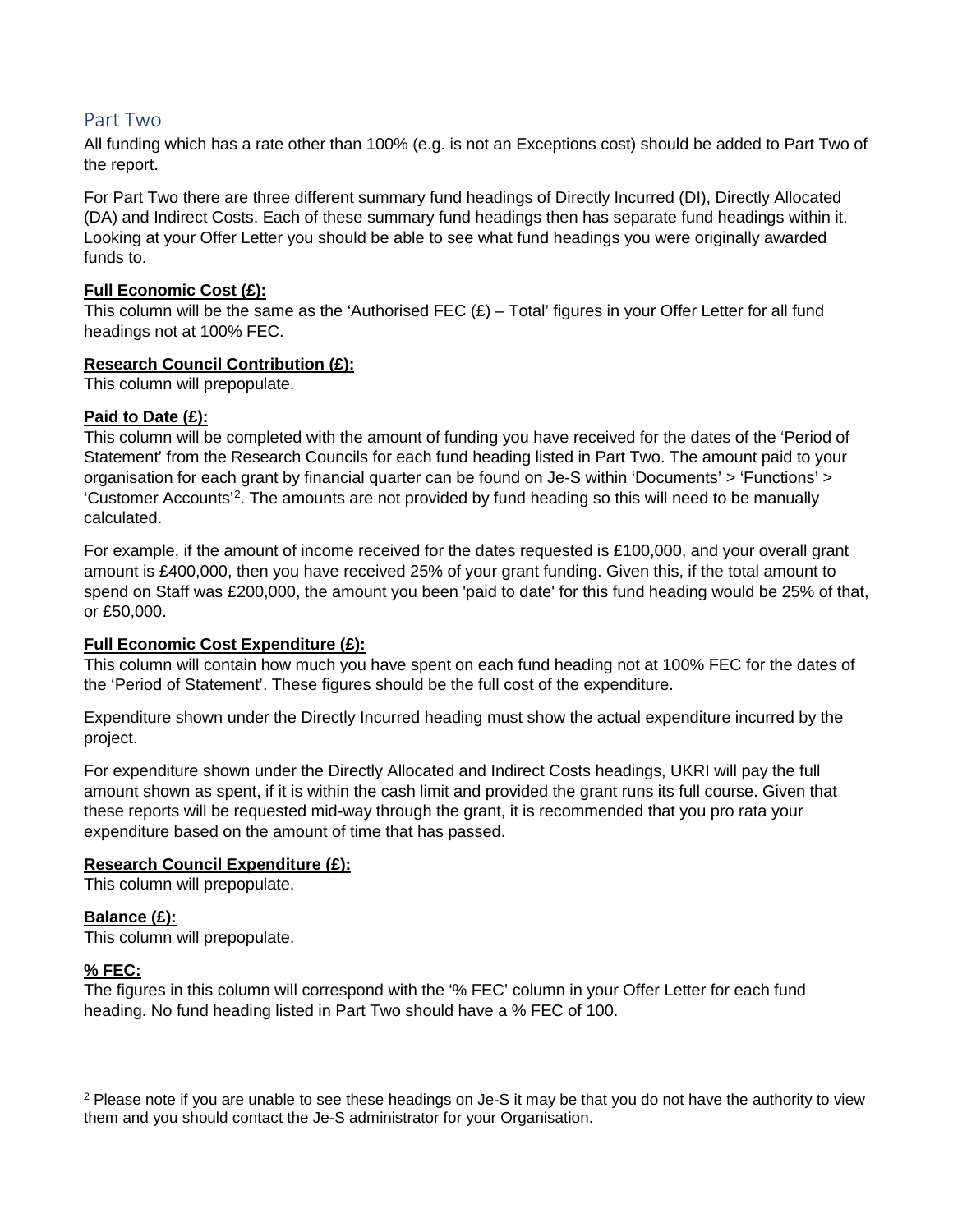# **Comments**

This section is to write any comments which will help us understand how the Interim Expenditure Report has been completed or to explain the figures given.

For example, you might want to give an explanation where there is a large underspend for a fund heading, or where costs have been vired between fund headings.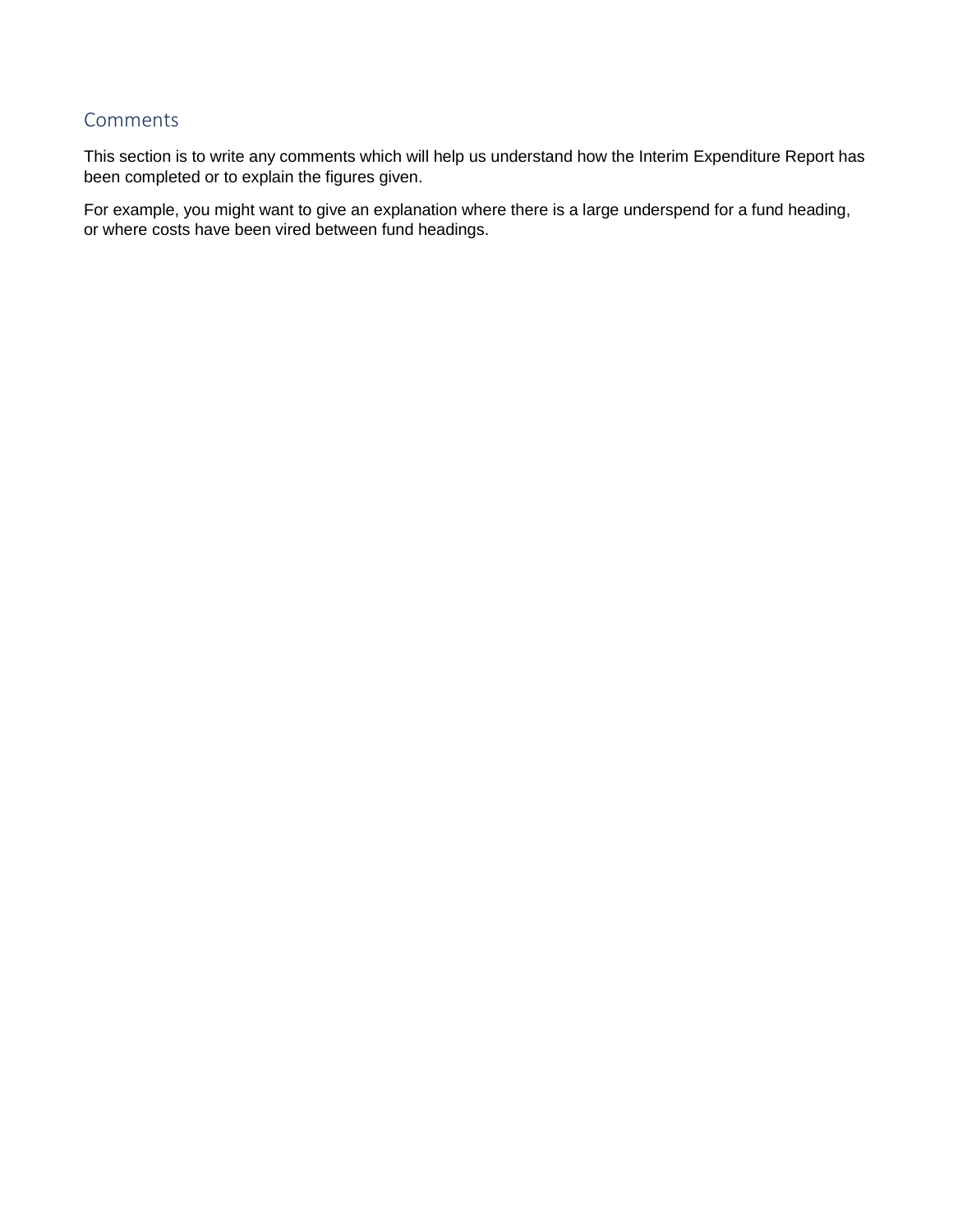### Appendix 1 – Example Interim Expenditure Report

Below is an example of a completed Interim Expenditure Report for which both Part One and Two needed completing. An example of the corresponding Offer Letter has also been given to show where some of the figures for the Interim Expenditure Report come from. The different colours show where the different pieces of information can be found.

Please note that the Offer Letter will only list the fund headings where you have been awarded funding, whereas the Interim Expenditure Report will list all available fund headings. This is why the example Offer Letter does not list the 'Exception – Equipment' or 'DI – Equipment' fund headings

*Example Offer Letter*

**Organisation:** University of the UK **Grant Holder:** Professor Joe Smith **Grant Title:** How to reconcile grant funding in an international landscape **Starts:** 1 January 2017 **Ends:** 31 December 2019 **Duration:** 36

#### **GRANT VALUE**

#### **Funds Awarded**

|                                | <b>Authorised FEC</b><br>(E) |                   |              | <b>RC Contribution</b><br>(E) |                   |              |                  |
|--------------------------------|------------------------------|-------------------|--------------|-------------------------------|-------------------|--------------|------------------|
|                                | net                          | <b>Indexation</b> | <b>Total</b> | net                           | <b>Indexation</b> | <b>Total</b> | % FEC            |
| DI - Staff                     | 100,000                      | 1,200             | 101,200      | 80,000                        | 960               | 80,960       | 80               |
| $DI - TAS$                     | 50,000                       | 600               | 50,600       | 40,000                        | 480               | 40,480       | 80               |
| <b>DI</b> - Other Costs        | 5,000                        | 60                | 5,060        | 4,000                         | 48                | 4,048        | 80               |
| DA - Investigators             | 33,000                       | 396               | 33,396       | 30,883                        | 317               | 31,200       | 80               |
| DA - Estate Costs              | 15,000                       | 180               | 15,180       | 12,000                        | 144               | 12,144       | 80               |
| Indirect - Indirect Costs      | 80,000                       | 960               | 80,960       | 64,000                        | 768               | 64,768       | 80               |
| <b>Exception</b> – Staff       | 50,000                       | 600               | 50,600       | 50,000                        | 600               | 50,600       | 100              |
| $Exception - T&S$              | 10,000                       | 120               | 10,120       | 10,000                        | 120               | 10,120       | 100              |
| <b>Exception - Other Costs</b> | 15,000                       | 180               | 15,180       | 15,000                        | 180               | 15,180       | 100 <sup>1</sup> |
| <b>Total Value of Award</b>    | 358,000                      | 4,296             | 362,296      | 305,883                       | 3,617             | 309,500      |                  |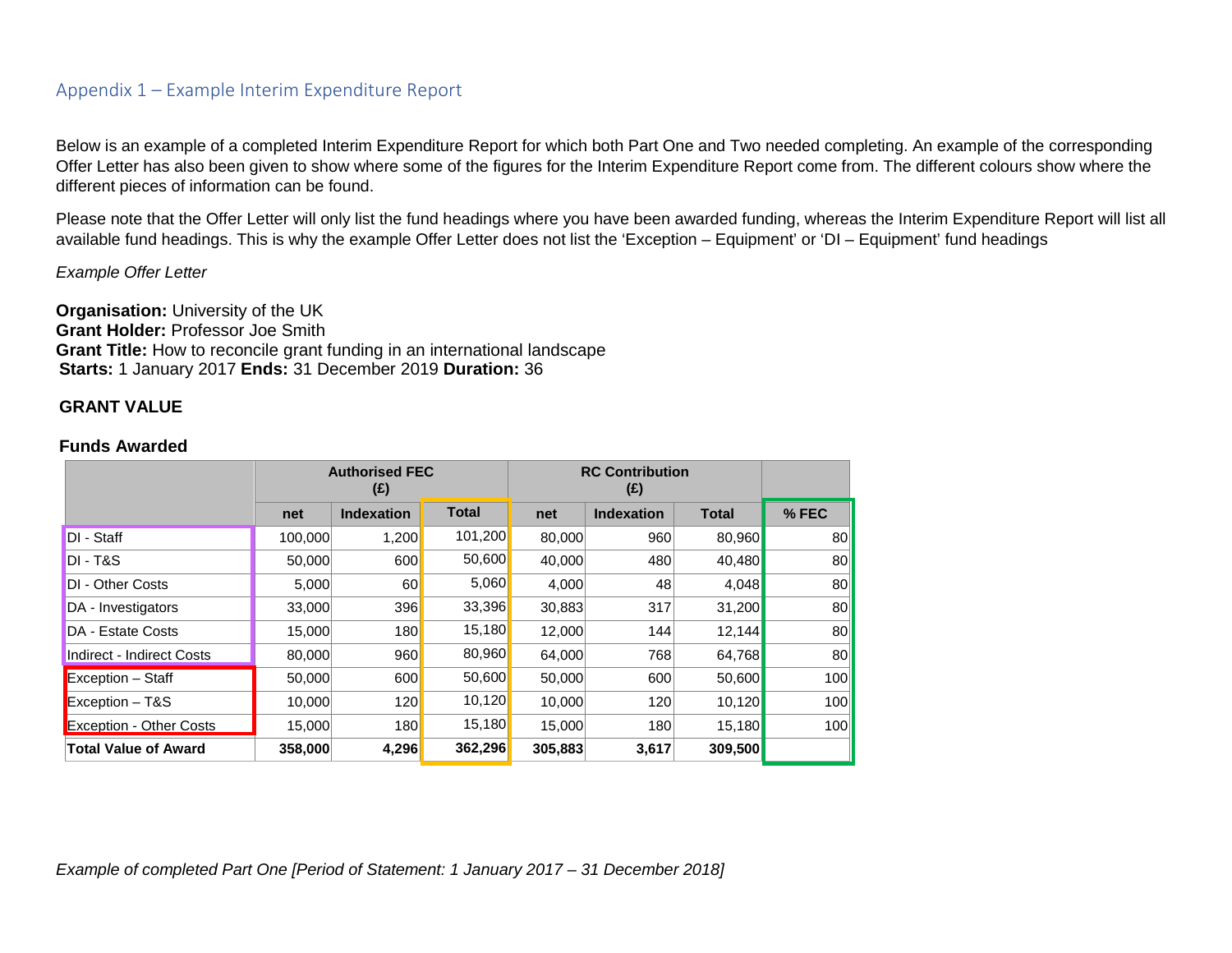# **Part One**

| <b>Summary</b><br><b>Fund Heading</b> | <b>Fund Heading</b> | <b>Full Economic</b><br>Cost(f) | <b>Research</b><br><b>Council</b><br><b>Contribution</b><br>(£) | Paid to Date (£) | <b>Full Economic Cost Research Council</b><br><b>Expenditure (£)</b> | Expenditure (£) | <b>Balance (£)</b> | % FEC |
|---------------------------------------|---------------------|---------------------------------|-----------------------------------------------------------------|------------------|----------------------------------------------------------------------|-----------------|--------------------|-------|
| <b>Exceptions</b>                     | Equipment           | £0.00                           | £0.00                                                           | £0.00            | £0.00                                                                | £0,00           | £0.00              | 100   |
|                                       | <b>Other Costs</b>  | £15,180.00                      | £15,180.00                                                      | £10,120.00       | £9,860.00                                                            | £9,860,00       | £260.00            | 100   |
|                                       | <b>Staff</b>        | £50,600.00                      | £50,600.00                                                      | £33,733.00       | £30,500.00                                                           | £30,500.00      | £3,233.00          | 100   |
|                                       | <b>Travel and</b>   |                                 |                                                                 |                  |                                                                      |                 |                    |       |
|                                       | <b>Subsistence</b>  | £10,120.00                      | £10,120.00                                                      | £6,747.00        | £5,025.00                                                            | £5,025.00       | £1,722.00          | 100   |
| <b>SUB-TOTAL (Part One)</b>           |                     | £75,900.00                      | £75,900.00                                                      | £50,600.00       | £45,385.00                                                           | £45,385.00      | £5,215.00          |       |

*Example of completed Part Two [Period of Statement: 1 January 2017 – 31 December 2018]*

# **Part Two**

| Summary<br><b>Fund Heading</b> | <b>Fund Heading</b>              | <b>Full Economic</b><br>cost(f) | Research<br>Council<br>Contribution<br>(£) | Paid to Date (£) | <b>Full Economic Cost Research Council</b><br>Expenditure (£) | Expenditure (£) | Balance (£) | % FEC |
|--------------------------------|----------------------------------|---------------------------------|--------------------------------------------|------------------|---------------------------------------------------------------|-----------------|-------------|-------|
| <b>Directly</b>                | Absence                          | £0.00                           | £0.00                                      | £0.00            | £0.00                                                         | £0.00           | £0.00       |       |
| Incurred                       | Equipment                        | £0.00                           | £0.00                                      | £0.00            | £0.00                                                         | £0.00           | £0.00       |       |
|                                | <b>Other Costs</b>               | £0.00                           | £0.00                                      | £0.00            | £0.00                                                         | £0.00           | £0.00       |       |
|                                | Staff                            | £0.00                           | £0.00                                      | £0.00            | £0.00                                                         | £0.00           | £0.00       |       |
|                                | <b>Travel and</b><br>Subsistence | £0.00                           | £0.00                                      | £0.00            | £0.00                                                         | £0.00           | £0.00       |       |
|                                | Sub-total                        | £0.00                           | £0.00                                      | £0.00            | £0.00                                                         | £0.00           | £0.00       |       |
| Directly                       | <b>Estate Costs</b>              | £0.00                           | £0.00                                      | £0.00            | £0.00                                                         | £0.00           | £0.00       | 0     |
| Allocated                      | Investigators                    | £0.00                           | £0.00                                      | £0.00            | £0.00                                                         | £0.00           | £0.00       |       |
|                                | <b>Other Directly</b>            |                                 |                                            |                  |                                                               |                 |             |       |
|                                | Allocated                        | £0.00                           | £0.00                                      | £0.00            | £0.00                                                         | £0.00           | £0.00       |       |
|                                | Sub-total                        | £0.00                           | £0.00                                      | £0.00            | £0.00                                                         | £0.00           | £0.00       |       |
|                                | Indirect Costs   Indirect Costs  | £0.00                           | £0.00                                      | £0.00            | £0.00                                                         | £0.00           | £0.00       | 0     |
|                                | Sub-total                        | £0.00                           | £0.00                                      | £0.00            | £0.00                                                         | £0.00           | £0.00       |       |
| <b>Sub-total (Part Two)</b>    |                                  | £0.00                           | £0.00                                      | £0.00            | £0.00                                                         | £0.00           | £0.00       |       |
| <b>GRAND TOTAL</b>             |                                  | £0.00                           | £0.00                                      | £0.00            | £0.00                                                         | £0.00           | £0.00       |       |